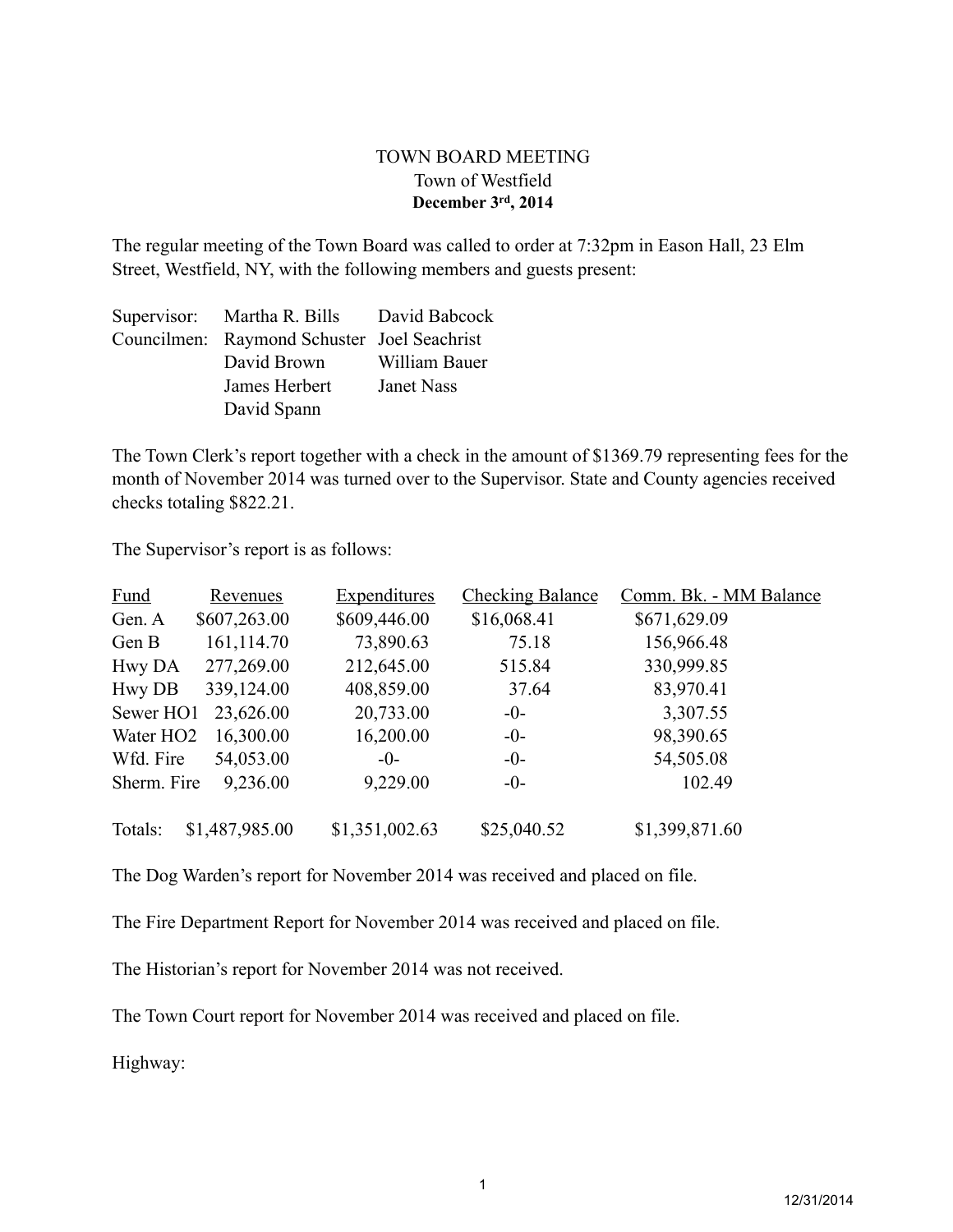The Town Highway Superintendent provided a written report for November 2014 and highlighted current projects including the Barcelona Water Project, fuel usage, winterization of the pier, and overall preparation for winter operations.

Code Enforcement:

- The Code Enforcement Officer submitted a written report for November 2014 highlighting that 3 permits were issued in the Town and the fact that work continues on 4 residential homes and a seasonal cabin.

Barcelona Harbor: Pier operations are closed.

Public Comment: None

Supervisor Bills made the following announcements:

- Town Employees' Christmas Party (16 December 2014 - 12:00pm / Eason Hall)

Old Business:

Supervisor Bills discussed the fact that the Barcelona Water Project is nearing completion. A progress meeting (following a physical inspection) is scheduled for Friday, 5 December 2014 at 11:00am.

New Business:

---------------------------------------------------------------

- Raymond Schuster offered the following resolution and moved its adoption;

**Resolution No. 60 of 2014** 2015 Holiday Schedule

| New Year's Day                     | Thursday, January 1    |
|------------------------------------|------------------------|
| Martin Luther King Day             | Monday, January 19     |
| Presidents' Day                    | Monday, February 16    |
| Memorial Day                       | Monday, May 25         |
| Day before 4 <sup>th</sup> of July | Friday, July 3         |
| Labor Day                          | Monday, September 7    |
| Columbus Day                       | Monday, October 12     |
| Veteran's Day                      | Wednesday, November 11 |
| Election Day                       | Tuesday, November 3    |
| Thanksgiving Day                   | Thursday, November 26  |
| Day after Thanksgiving             | Friday, November 27    |
| Christmas Eve                      | Thursday, December 24  |
| Christmas                          | Friday December 25     |

 This was seconded by David Spann. Voting was as follows: Martha Bills, aye; James Herbert, aye; David Brown, aye; David Spann, aye; Raymond Schuster, aye.

--------------------------------------------------------------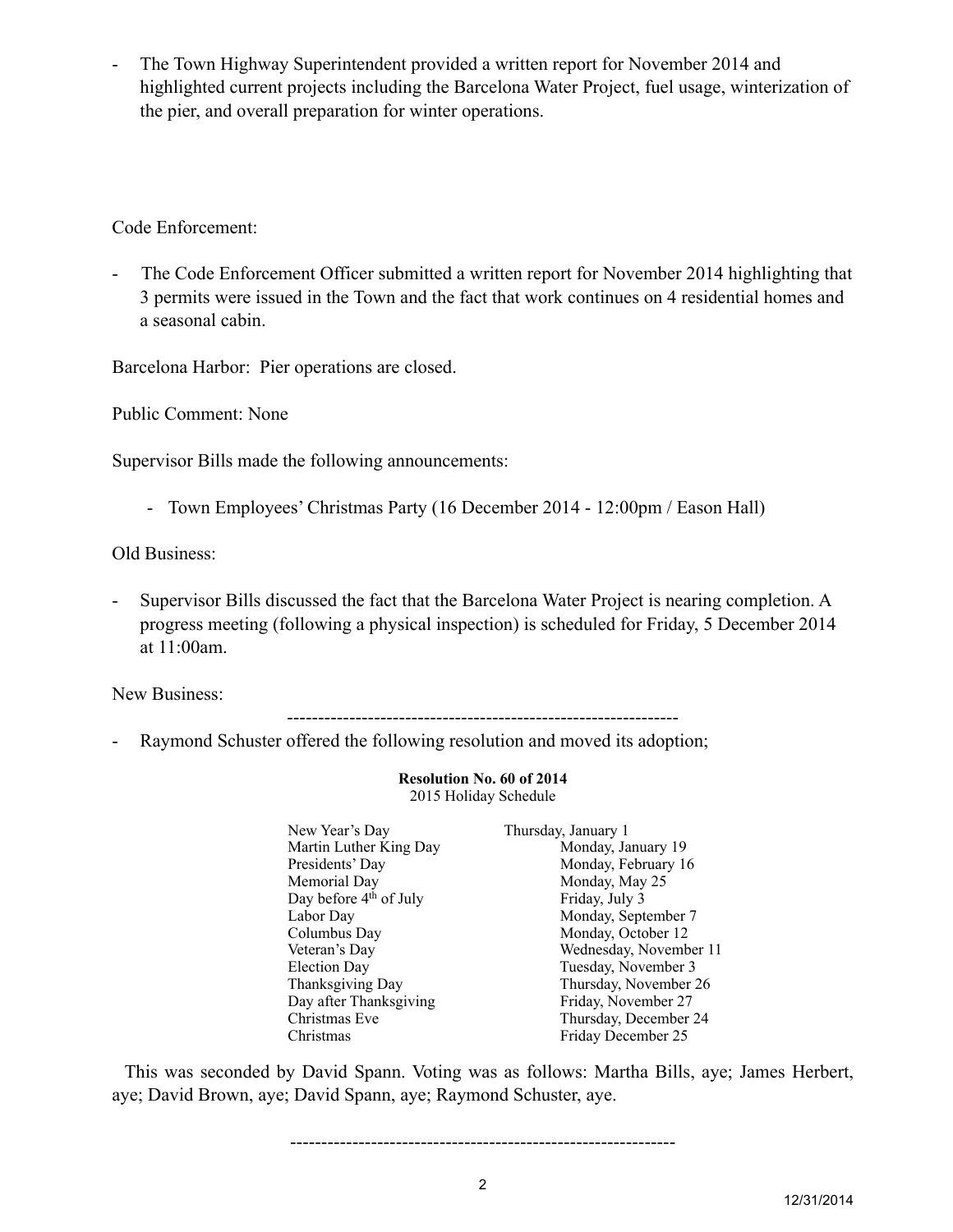David Brown offered the following resolution and moved its adoption

## **Resolution No. 61 of 2014**

Appointment of Kate Issler as Deputy Tax Collector

**RESOLVED**, that Kate Issler is appointed as Deputy Tax Collector for the Town of Westfield for the remainder of the 2014 calendar year.

This was seconded by James Herbert. Voting was as follows: Martha Bills, aye; James Herbert, aye; David Brown, aye; David Spann, aye; Raymond Schuster, aye.

---------------------------------------------------------------

---------------------------------------------------------------

David Brown offered the following resolution and moved its adoption

## **Resolution No. 62 of 2014**

Supporting Special Legislation to add Town of Westfield to NYS Real Property Law 291-a(2)

**WHEREAS,** subdivision 2 of Section 291-a of the Real Property Law provides that in certain towns and villages in Chautauqua County any deed or instrument of conveyance which for the first time conveys an interest in a paper street shall have no force and effect and shall be declared null and void unless it is accompanied by a town board resolution authorizing the deed or conveyance, and

**WHEREAS**, the said subdivision applies currently within the towns of Chautauqua, North Harmony, Ellicott, Ellery and Busti and the village of Celeron, and

**WHEREAS**, the Town of Westfield contains several subdivision allotments with paper streets and wishes to discourage the filing of deeds purporting to take title to such streets,

**NOW, THEREFORE, BE IT RESOLVED** that the Town Board of the Town of Westfield hereby requests that its state representatives introduce a bill to add the Town of Westfield to the list of municipalities covered by Real Property Law Section 291-a(2), and be it further

**RESOLVED,** that copies of this resolution shall be forwarded to Senator Catharine Young and Assemblyman Andrew Goodell.

This was seconded by James Herbert. Voting was as follows: Martha Bills, aye; James Herbert, aye; David Brown, aye; David Spann, aye; Raymond Schuster, aye.

---------------------------------------------------------------

- Martha Bills moved and David Spann seconded a motion to set a Special Meeting date of Tuesday, 16 December 2014 @ 11:30am. Unanimously carried.
- James Herbert moved and David Spann seconded a motion to set a Public hearing date of Wednesday, 7 January 2015 @ 7:25pm for a Cell Tower SUP Modification from Verizon (Hardscrabble Road). Unanimously carried.

Warrants dated December  $4<sup>th</sup>$ , 2013 (voucher #'s 10529 - 10543), in the amount of \$210,367.87 drawn on the following funds: General \$528.58; General Part-Town \$88,980.00; Welch Building \$5093.92 and the Barcelona Water Project \$115,765.95 were presented and audited by the Board